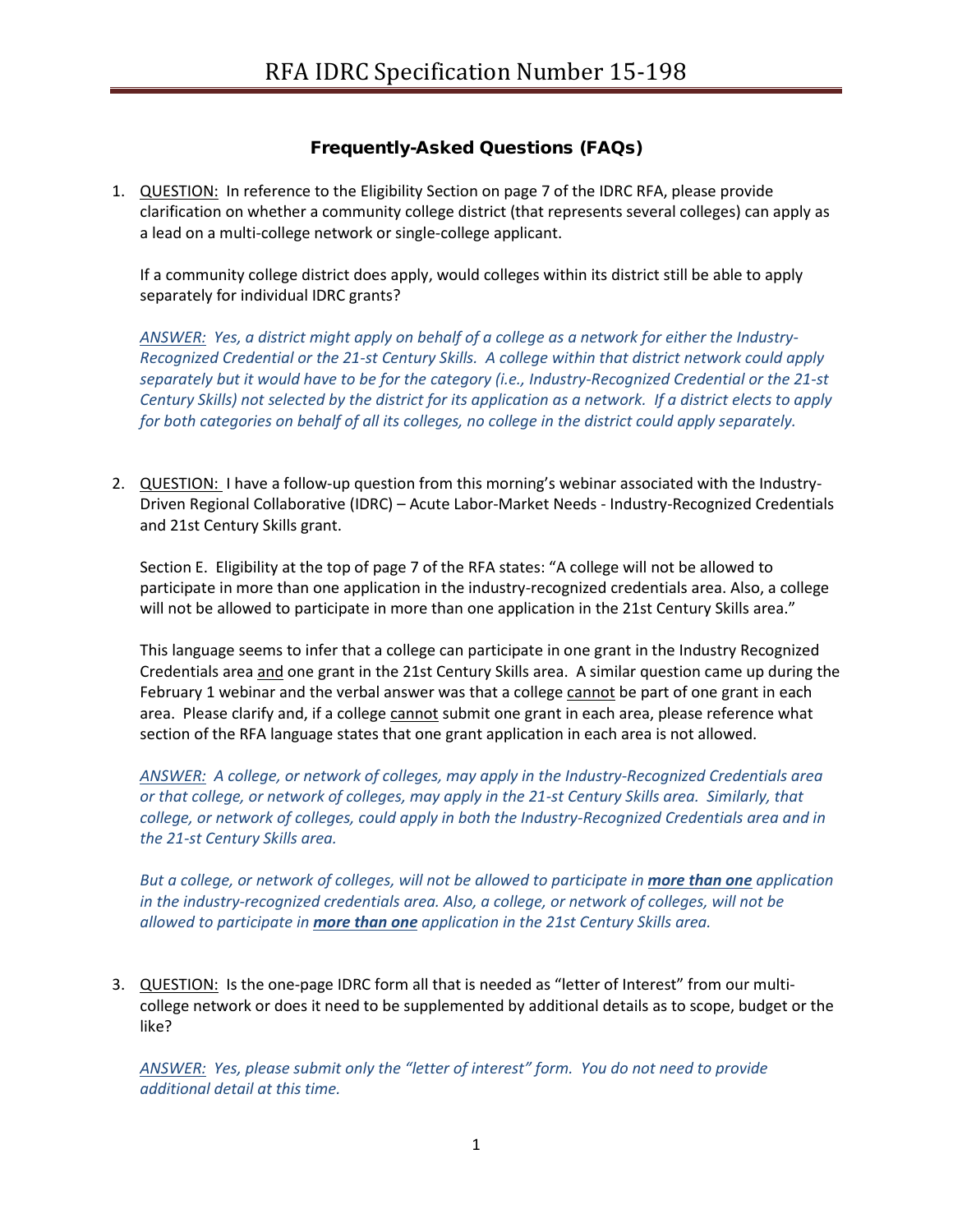4. QUESTION: I'd like access to the IDRC 15-198 grant application materials. From the January 22 announcement letter, I am clicking a link that says, "Click here to access all the application materials" however, that takes me to a page that just says, "File or directory not found". When I google it and follow the link, I get the same result. Can you send me the application materials or advise me how to get it as soon as possible? Thank you!

*ANSWER: Thanks for letting us know that the link is not working. We are in the process of fixing it. In the meantime, you may access the application through the memo link below:*

*[Memo Announcing New Grant Opportunity RFA No. 15-198](http://extranet.cccco.edu/Portals/1/WED/WEDDRFA/RFA-IDRC/2016/Memo-RFA-IDRC-15-198.pdf)*

5. QUESTION: Butte College is the fiscal agent for a SN who may be putting in an IDRC application for a Muli-College Proposal. Locally, faculty are interested in putting in a Standard IDRC application. They would be focused on different industries. Is that allowable?

*ANSWER: Yes, it is allowable. College or network of colleges could apply in both the Industry-Recognized Credentials area and in the 21-st Century Skills area.*

*But a college, or network of colleges, will not be allowed to participate in more than one application in the industry-recognized credentials area. Also, a college, or network of colleges, will not be allowed to participate in more than one application in the 21st Century Skills area.*

6. QUESTION: I work at Long Beach City College and we recently saw the IDRC RFA referenced above. We've had some internal discussions about applying for this funding and are interested in it to support and grow a not-for-credit truck driver training program.

I know from reading the RFA that there is strong preference for this funding to go to multi-college consortiums.

However, we are forming a regional/local consortium involving the College, the Teamsters, Pacific Gateway Workforce Investment Network, and several large employers to fill a critical driver shortage, especially for drayage drivers who move in and out of the port. Additionally, the College hosts the DSN for Global Trade and Logistics, who we will also include in the partnership.

While the preference is for multi-college consortium, do you think the "bones" of our regional/local consortium could be strong enough to be competitive? We are not looking for assurances or guarantees, of course! Simply, given the significant effort involved in applying we wanted to insure that it is not a concept that the Chancellor's Office is entirely adverse to.

Any guidance you can provide would be greatly appreciated.

*ANSWER: Yes, it is allowable. Regional networks in sector or across multiple sectors are encouraged with business and industry as well as labor. Partnering with another college or colleges within region or cross-region would enhance the competitiveness of a proposal.*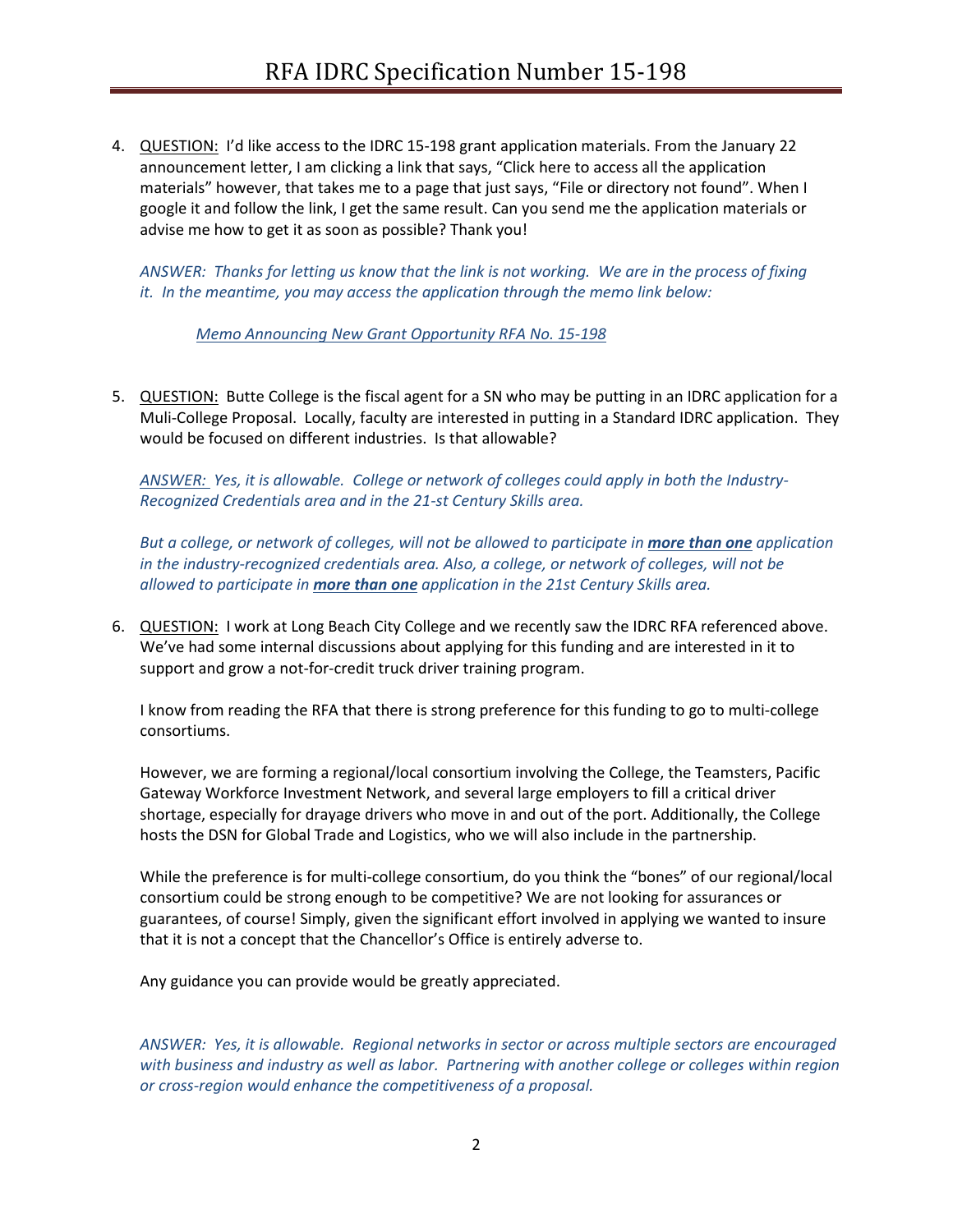7. QUESTION: I shared the email response below with our District and we need further clarification as to our position. The CITD is interested in submitting an IDRC proposal through State Center Community College District, not any of the 3 college campus' (Clovis Community College, Fresno City College, Reedley College) associated with our District. Is it allowable to submit a proposal this way with SCCCD as the lead applicant?

*ANSWER: An IDRC multi-college grant is not restricted to Community College District region, in support of the Doing What Matter for Jobs and the Economy, IDRC is intended to support economic regions.* 

8. QUESTION: Additionally, if our proposal is submitted through SCCCD under the multi-college industry recognized certificate approach for example, would this bar Clovis Community College from submitting an IDRC proposal under the same category (assume we are not partnering with them or listing each other as partners on the Letter of Intent)?

ANSWER: A college, or network of colleges, will not be allowed to participate in **more than one** *application in the industry-recognized credentials area. Also, a college, or network of colleges, will not be allowed to participate in more than one application in the 21st Century Skills area.*

9. QUESTION: Am I the only person having trouble saving the IDRC letter of interest pdf? The saved version seems to disappear (no longer retrievable). We may have to print and scan—not the best copy.

*ANSWER: Feel free to call CCCCO for help as the PDF approach is working for others.* 

10. QUESTION: A minor IDRC question. Is the Need section considered part of the narrative? It does not explicitly say so in the RFA, though other sections are so identified. Should we consider Need text as part of the 10-page Narrative limit, or is it additional?

*ANSWER: The "Need" section is part of the 10-page Narrative limit. A maximum of 10 narrative pages total will be allowed per application.* 

*The 10 page count does NOT include the following documents:*

- *1. CEO Letter*
- *2. Table of Contents*
- *3. Contact Page*
- *4. Annual Workplan*
- *5. Budget Documents*
- *6. Letter of Interest*
- *7. Letters of Support*
- 11. QUESTION: Is there a date / website for a listing for posting of the parties who submitted Letters of Interest? We'd like to see if we overlap with anyone else who might want to combine.

*ANSWER: Yes, we are posting the Multi-College Letter of Interest at \_\_\_\_\_\_\_\_*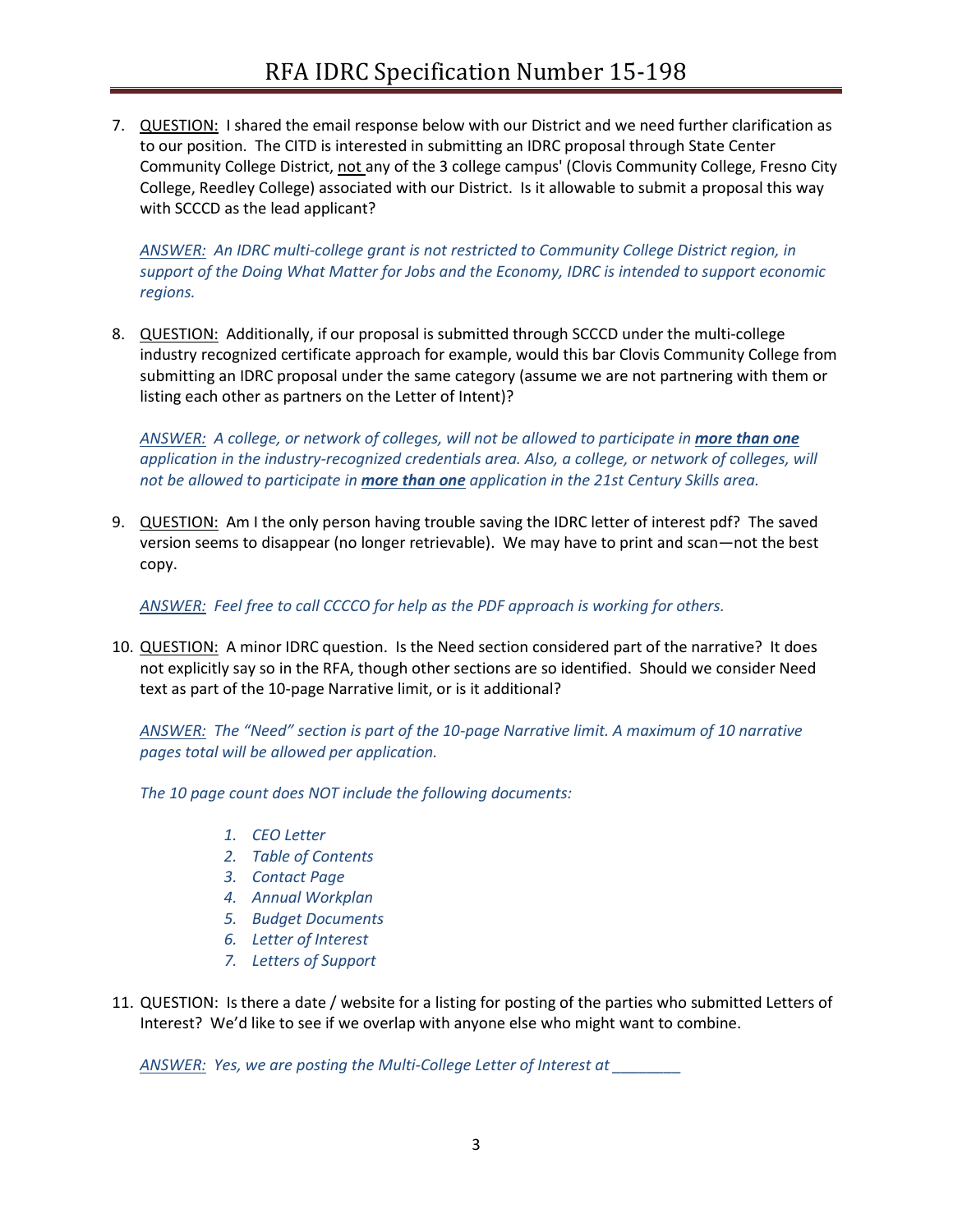12. QUESTION: We are interested in applying as an EWD unit. It is run out of the District office. I want to be sure that we can still apply as a "single college" proposal since we are single unit.

*ANSWER: Yes, you may apply under the standard individual IDRC projects.*

13. QUESTION: I have a question on the employer match for the IDRC application. As I was instructed on the bidders call, the Feather River cohort can include the employer in-kind match letters from our first round of funding since the IDRC 2014-2015 funding cycle overlaps with the funding that would come from the 2015-2016 cycle.

My question is how much of the match we could account for in the new application? The monetary match in the original letters covered a two year period, and we are a year into the grant. Could we therefore account for half of the total funds from the original employer match letters?

It seems like the most logical approach to me, but I wanted to make sure that is what the CCCCO would approve of.

*ANSWER: This is a new IDRC application; therefore, we need a new letter from the employer for your in-kind match letters to support the awarded amount.*

14. QUESTION: Can the college use equipment cost paid for by general funds as match for this grant?

*ANSWER: Yes, the college may use equipment as in-kind match.*

15. QUESTION: A partner college shared email confirmation they received from Brenda Fong that public resources can be used as match as part of the IDRC 15-198 grant, as long as they are not economic and workforce development program funds. Does that mean including some resources from the community colleges' general funds?

*ANSWER: Staff time for salaries may be used as in-kind match with community colleges' general funds that are not paid through the grant. You must document time and effort for the match.*

16. QUESTION: In the last round we had to have interest letters and commitment from 10 colleges to be eligible for funding and although we currently have 13 colleges who have committed to the new RFA, a few of them are listed on another application also according to what we could see online. Is it possible for me to see the list of colleges online that sent in Letters of Interest and also does the new RFA specify a minimum number of colleges participation? We have 9 that are only listed once and we're awaiting one more letter so we want to be sure that we are eligible.

*ANSWER: Here is the link:*

<http://extranet.cccco.edu/Divisions/WorkforceandEconDev/WEDDRFAs/RFAIDRC15198.aspx>

*The new RFA does not specify a minimum number of colleges participation.*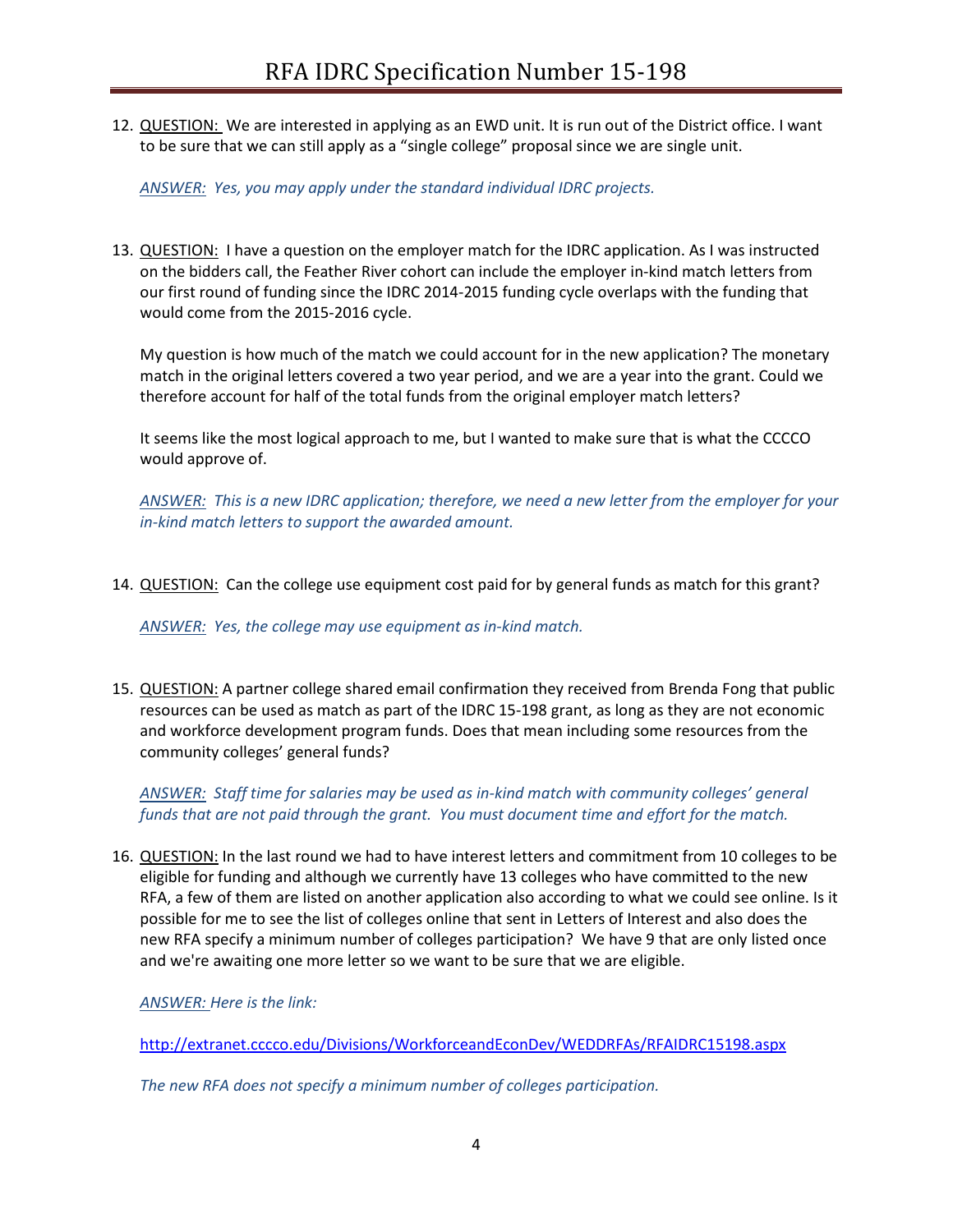17. QUESTION: Can you help me understand the match requirements in the IDRC for 21st Century Skills. I know it says industry match, could that include from a WIB? Could any community college portion count towards the match?

*ANSWER: The "matching resources" means any combinations of public or private resources, either cash or in-kind derived from sources other than the economic workforce development program funds. The match is determined to be necessary for the success of the project to which they are applied. Yes, it could include resource from a WIB and the college may use equipment as in-kind match.*

18. QUESTION: We plan to recruit and hire a dedicated Project Director if grant funds are received. It appears we need to name an interim Project Director who will sign the application and get the ball rolling. Can we designate an existing EWD staff person who will serve as an in-kind Project Director until a permanent person is hired, if we do not claim the in-kind as match but rather assign the duties under the "other duties as assigned" role? If we need to designate an interim, we would like to appoint Eva Jimenez at this time. Please advise.

## *ANSWER: It's a local decision on whether you designate an interim Project Director on your application.*

19. QUESTION: We saw in the RFA that any EWD funds cannot be used as match. If we use EWD personnel, but do not count it as match, is this acceptable? Also, will it hurt the application to not name a Project Director at this time?

*ANSWER: Yes. A Project Director needs to be identified at actual grant submission.* 

20. QUESTION: Can we match Dean time supervising the project--like 5% of the CTE Dean from each participating college?

*ANSWER: Yes.*

21. QUESTION: Can we match my time--I am funded out of general fund from our District and indirect from a wide variety of grants--county, private, federal and CCCCO.

*ANSWER: Yes.*

22. QUESTION: I am assuming we couldn't use any CCPT funds as a match or CTE EF funds?

# *ANSWER: CCPT is allowable but CTE Enhancement is EWD funding.*

23. QUESTION: The CITD is preparing an IDRC under the multi-college industry credential category through State Center Community College District. We have listed Fresno City College, Clovis Community College and Reedley College as partners with SCCCD the lead. Fresno City College is also partnering with Merced College under the Multi-college industry recognized credential (Merced College being the lead). Can Fresno City College be a partner on both proposal being that they are not a lead on either one? If they cannot be a partner on both proposals, can SCCCD drop them from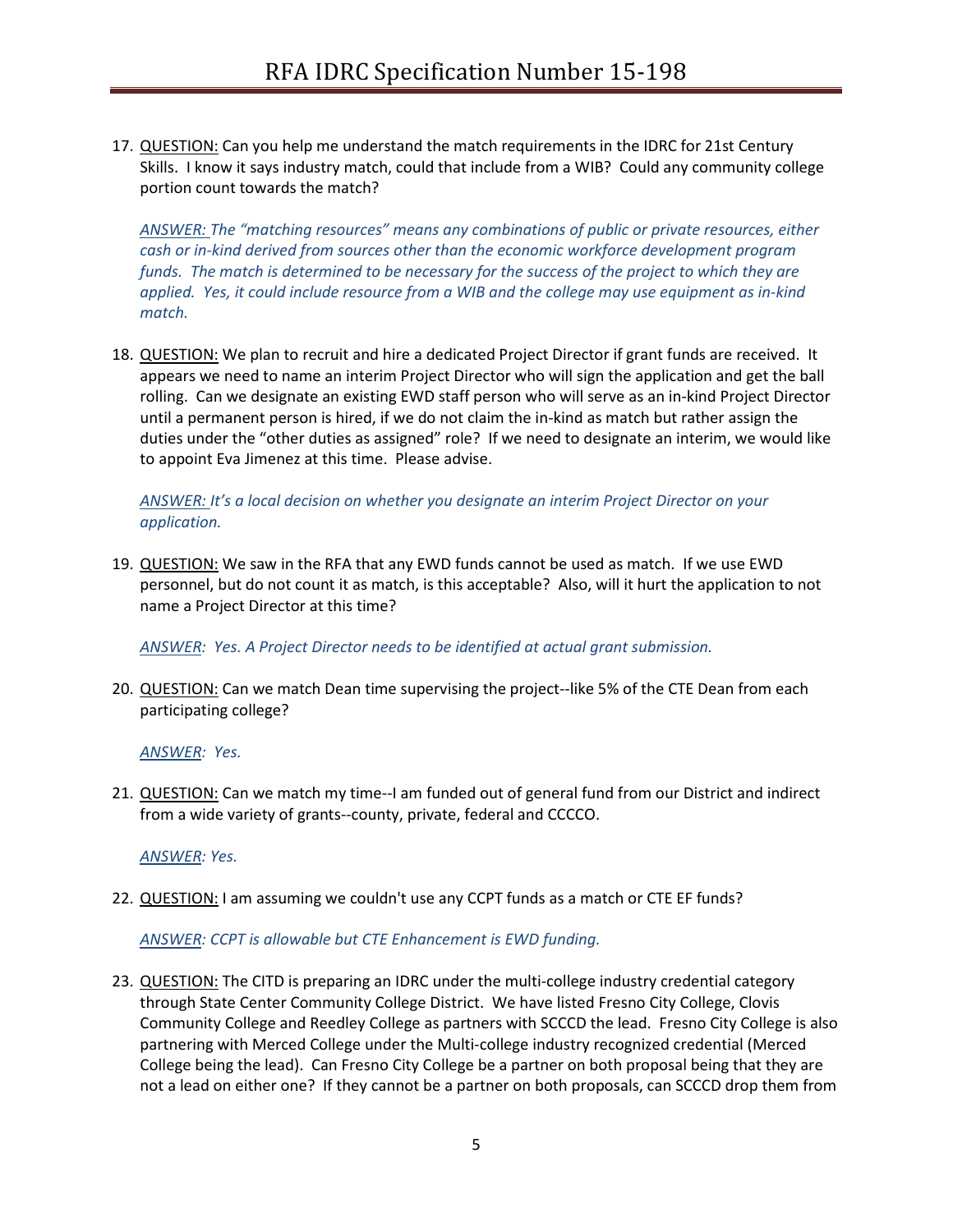our Letter of Interest, and if our IDRC is the only one selected in this region, add them back in once awarded?

*ANSWER: Colleges may be changed, added or deleted prior to the final submission of the application." So, yes, Fresno City College can apply for both networks.*

24. QUESTION: Clovis Community College is submitting a multi-college  $21<sup>st</sup>$  Century Skills proposal and is taking the lead. Would Clovis Community College being a partner on our IDRC Industry Credential proposal hinder them in any way from this competition?

*ANSWER: Yes, Clovis can be a partner in a multi-college network IDRC, as well as a standard IDRC.*

25. QUESTION: Reedley College is submitting a standalone IDRC proposal and is taking the lead. Would Reedley College being a partner on our IDRC Industry Credential proposal hinder them in any way from this competition?

## *ANSWER: No.*

26. QUESTION: If colleges are partners on a grant can they include facility and equipment use as part of their match since they will not be receiving indirect funds?

## *ANSWER: Yes.*

27. QUESTION: I wanted to check-in and see, can we add colleges to our multi-college proposal even if they are not on the initial letter of interest to increase our network as some have expressed interest after the deadline?

# *ANSWER: Yes.*

28. QUESTION: On the Excel budget worksheets, can lines be added or deleted under each object code? For example, I would like to delete unneeded rows under 3000 object but add rows to the 4000 object. Would this be an acceptable modification of the form?

*ANSWER: Yes, you may add rows to the budget worksheets, but do not delete any categories.*

29. QUESTION: In reviewing the requirements for the narrative portion of the IDRC application, should there be written narrative regarding the Annual Workplan and/or Budget or are those sections considered complete in the Excel tables?

# *ANSWER: There needs to be narrative in the Annual Workplan.*

30. QUESTION: The Excel tables are noted as Appendix B, however the instructions say to insert them within the narrative for the final pdf submission which would affect page numbering. Can you clarify how you would like this handled?

*ANSWER: Place narrative in the Annual Workplan.*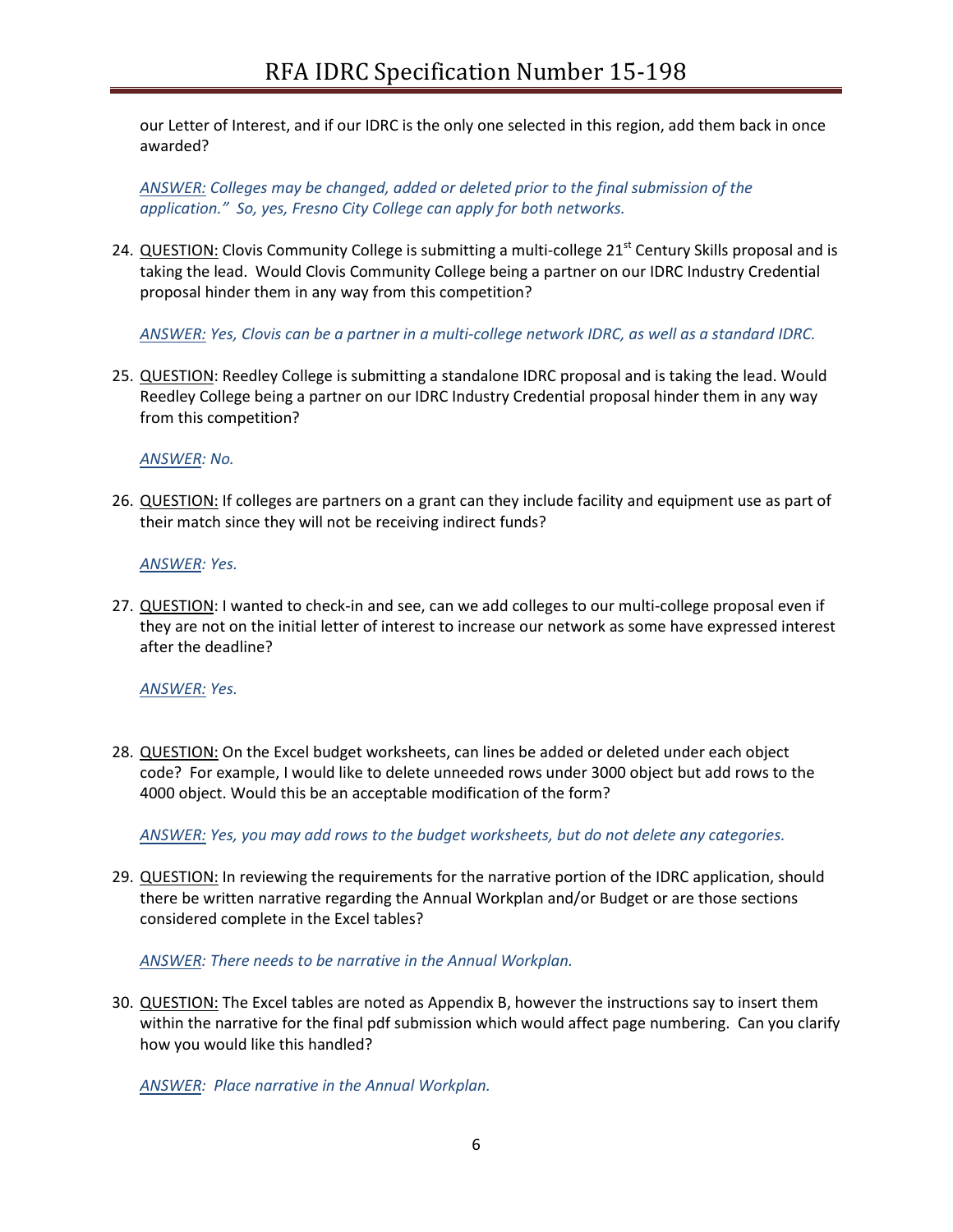31. QUESTION: Can we get a clear explanation of what exactly 1 to 1 employer match means?

*ANSWER: The "matching resources" means any combinations of public or private resources, either cash or in-kind derived from sources other than the economic workforce development program funds. The match is determined to be necessary for the success of the project to which they are applied. Yes, it could include resource from a WIB and the college may use equipment as in-kind match.*

32. QUESTION: How do I attach Addendum B (Appendix) forms to the proposal? Are they at the end as addendum usually are or under the heading for work plan, budget etc.

*ANSWER: As stated in Section I, subsection 1, the order provided in subsection 2 must be followed (pages 10-11). Therefore, Appendix B would follow the Cover Letter and proceeded by the Application Abstract.*

33. QUESTION: Match Question: What are allowable categories? Personnel, Building, Heat, Phone, lights etc.

*ANSWER:* Ideally, match for IDRC should come from personnel, equipment or facilities contributed by industry.

34. QUESTION: What can we use for the 1:1 Match? Could you provide examples?

| ы                                                                                                     |                  |                                                                                                                             |                                                    |      |               |           |                           | AppB-CCCCO-Forms-Package IDRC--14-126 includesMatchwithinBS 1-15-15 - Microsoft Excel |                                  |                      |           |                         |                                                                                                                                                                                                                                        |                                    |                                                           | <b>COMPANY</b>                             |
|-------------------------------------------------------------------------------------------------------|------------------|-----------------------------------------------------------------------------------------------------------------------------|----------------------------------------------------|------|---------------|-----------|---------------------------|---------------------------------------------------------------------------------------|----------------------------------|----------------------|-----------|-------------------------|----------------------------------------------------------------------------------------------------------------------------------------------------------------------------------------------------------------------------------------|------------------------------------|-----------------------------------------------------------|--------------------------------------------|
| Incent<br>F6<br><b>Home</b><br>Page Layout                                                            |                  | Formular<br>Data                                                                                                            | Review                                             | View |               | Acrobat   |                           |                                                                                       |                                  |                      |           |                         |                                                                                                                                                                                                                                        |                                    | $0 - 62$                                                  | $\qquad \qquad \Box \quad \Box \quad \Box$ |
| PrestTable<br>Table<br>Picture<br>Clu<br>Act of                                                       |                  | Shapes' SmartArt Screenshot                                                                                                 | Column<br>Line                                     | Pit  | Bar           | 2188<br>× | Scatter Other<br>Charts - | w<br>31sc<br>Une Column Win/Loss                                                      | m                                | Siter                | Hyperlink | Text<br>Exist.          | Header<br>& Footer<br>-                                                                                                                                                                                                                | WordArt Signature Object<br>Line = |                                                           | Equation<br>System<br>$\tau$               |
| Tables<br><b>Illustrations</b>                                                                        |                  |                                                                                                                             |                                                    |      | <b>Charts</b> |           |                           |                                                                                       | Sparktines.                      | Fiter                | Links     |                         | Text                                                                                                                                                                                                                                   |                                    |                                                           | Symbols                                    |
| F11<br>$\star$ (%)                                                                                    | $f_x$ = $E11$    |                                                                                                                             |                                                    |      |               |           |                           |                                                                                       |                                  |                      |           |                         |                                                                                                                                                                                                                                        |                                    |                                                           |                                            |
| Document Recovery                                                                                     |                  |                                                                                                                             |                                                    |      |               |           |                           |                                                                                       | $\Omega$                         |                      |           |                         |                                                                                                                                                                                                                                        |                                    |                                                           |                                            |
| Excel has recovered the following files. Save<br>the ones you wish to keep.<br><b>Available files</b> |                  |                                                                                                                             |                                                    |      |               |           |                           |                                                                                       |                                  |                      |           |                         | PROJECT: Industry Driven Regional Collaborative (IDRC)                                                                                                                                                                                 |                                    |                                                           |                                            |
|                                                                                                       |                  |                                                                                                                             | DISTRICT: Please Select District on 'Do First' Tab |      |               |           |                           |                                                                                       |                                  |                      |           |                         |                                                                                                                                                                                                                                        |                                    |                                                           |                                            |
| 2 2015 Timesheet - December<br>Version created last time the<br>5:19 PM Tuesday, December             |                  |                                                                                                                             |                                                    |      |               |           |                           |                                                                                       |                                  |                      |           |                         | COLLEGE: ERROR-College is not within District selected                                                                                                                                                                                 |                                    |                                                           |                                            |
|                                                                                                       |                  |                                                                                                                             |                                                    |      |               |           |                           | RFA NUMBER: 14-326                                                                    |                                  |                      |           |                         |                                                                                                                                                                                                                                        |                                    |                                                           |                                            |
| 図<br>2016 Timesheet -- February, xlox                                                                 |                  |                                                                                                                             | <b>APPLICATION BUDGET SUMMARY</b>                  |      |               |           |                           |                                                                                       |                                  |                      |           |                         |                                                                                                                                                                                                                                        |                                    |                                                           |                                            |
| Version created last time the<br>10:07 AM Thursday, February                                          | $\tau$<br>$\sim$ |                                                                                                                             |                                                    |      |               |           |                           |                                                                                       |                                  |                      |           |                         |                                                                                                                                                                                                                                        |                                    |                                                           |                                            |
|                                                                                                       |                  | NOTE: Submit details explaining the expenditures by category on the Application Budget Detail Sheet.                        |                                                    |      |               |           |                           |                                                                                       |                                  | <b>TOTAL PROGRAM</b> |           |                         |                                                                                                                                                                                                                                        |                                    |                                                           |                                            |
|                                                                                                       | 10<br>11         | Object of<br>Expenditure                                                                                                    | Classification                                     |      |               |           |                           | Line                                                                                  | <b>FUNDS</b><br><b>REQUESTED</b> |                      |           | <b>MATCH</b>            |                                                                                                                                                                                                                                        |                                    |                                                           |                                            |
|                                                                                                       |                  |                                                                                                                             |                                                    |      |               |           |                           |                                                                                       |                                  | s                    |           | s                       |                                                                                                                                                                                                                                        |                                    | <b>Please enter requested</b><br>mount on 'Do First' tab. |                                            |
|                                                                                                       | 12               | 1000                                                                                                                        | INSTRUCTIONAL SALARIES                             |      |               |           |                           |                                                                                       | ï                                | Š.                   |           | ŝ<br>$\ddot{\rm{o}}$    |                                                                                                                                                                                                                                        | O                                  |                                                           |                                            |
|                                                                                                       | 13               | 2000                                                                                                                        | NONINSTRUCTIONAL SALARIES                          |      |               |           |                           |                                                                                       | $\overline{\mathbf{z}}$          | ŝ                    |           | $\ddot{\text{o}}$<br>\$ |                                                                                                                                                                                                                                        | $\ddot{\text{o}}$                  |                                                           |                                            |
|                                                                                                       | ta               | 3000                                                                                                                        | <b>EMPLOYEE BENEFITS</b>                           |      |               |           |                           |                                                                                       | 3                                | \$                   |           | $\ddot{\rm{o}}$<br>\$   |                                                                                                                                                                                                                                        | $\ddot{\mathbf{0}}$                |                                                           |                                            |
|                                                                                                       | 15               | 4000                                                                                                                        | SUPPLIES AND MATERIALS                             |      |               |           |                           |                                                                                       | 4                                | s                    |           | $\circ$<br>\$           |                                                                                                                                                                                                                                        | $\theta$                           |                                                           |                                            |
|                                                                                                       | té               | 5000                                                                                                                        | OTHER OPERATING EXPENSES AND SERVICES              |      |               |           |                           |                                                                                       | 5                                | Ś                    |           | \$<br>$\ddot{\rm{o}}$   |                                                                                                                                                                                                                                        | $\ddot{\mathbf{0}}$                |                                                           |                                            |
|                                                                                                       | 17               | 6000                                                                                                                        | CAPITAL OUTLAY<br>OTHER OUTGO                      |      |               |           |                           |                                                                                       |                                  | Ŝ.                   |           | $\ddot{\rm{o}}$<br>\$   |                                                                                                                                                                                                                                        | $\ddot{\mathbf{0}}$                |                                                           |                                            |
|                                                                                                       | v.               | 7000                                                                                                                        |                                                    |      |               |           |                           |                                                                                       |                                  | Ś.                   |           | $\circ$<br>ŝ            |                                                                                                                                                                                                                                        | $\theta$                           |                                                           |                                            |
|                                                                                                       | 15               | <b>TOTAL DIRECT COSTS:</b><br>TOTAL INDIRECT COSTS (Not to exceed 4% of Direct Costs):                                      |                                                    |      |               |           |                           |                                                                                       | 8                                | s.                   |           | $\bullet$<br>ŝ          |                                                                                                                                                                                                                                        | $\mathbf 0$                        |                                                           |                                            |
|                                                                                                       | $\approx$        |                                                                                                                             |                                                    |      |               |           |                           |                                                                                       | $\overline{9}$                   | s                    |           | $\bullet$               |                                                                                                                                                                                                                                        |                                    |                                                           |                                            |
|                                                                                                       | 21               | <b>TOTAL COSTS:</b>                                                                                                         |                                                    |      |               |           |                           |                                                                                       | 10 <sub>10</sub>                 | s.                   |           | $\circ$<br>s.           |                                                                                                                                                                                                                                        | $\circ$                            |                                                           |                                            |
|                                                                                                       |                  |                                                                                                                             |                                                    |      |               |           |                           |                                                                                       |                                  |                      |           |                         |                                                                                                                                                                                                                                        |                                    |                                                           |                                            |
| Which fle do I want to save?                                                                          | 22               | I authorize this cost proposal as the maximum amount to be claimed for this project and assure that funds shall be spent in |                                                    |      |               |           |                           |                                                                                       |                                  |                      |           |                         |                                                                                                                                                                                                                                        |                                    |                                                           |                                            |
| Close                                                                                                 |                  |                                                                                                                             |                                                    |      |               |           |                           |                                                                                       |                                  |                      |           |                         | compliance with State and Earlers! Denufations I also certificthe match listed above are uslid match funding that is not heine.<br>It ( ) > II <b>EQSESS</b> Contact Page Budget Detail Sheet Budget Detail Sheet (SAMPLE) Budget Summ |                                    |                                                           |                                            |

35. QUESTION: Where on the Excel Worksheet do we include the 1:1 Match? Could you provide a snapshot or sample?